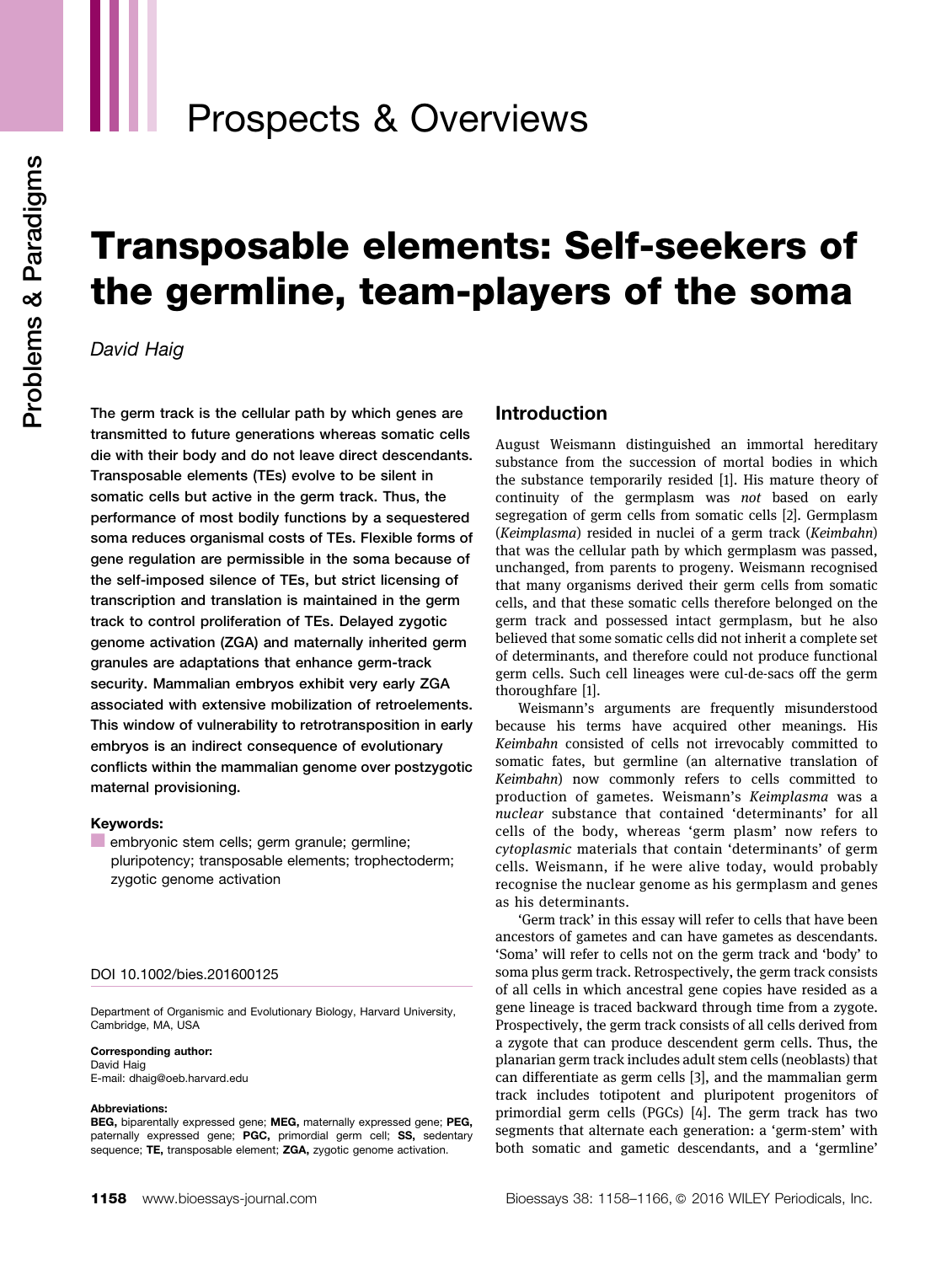committed to gametes alone (Fig. 1). This concept of the germ track is synonymous with Weismann's Keimbahn and with the 'totipotent cycle', 'germline cycle' and 'primordial stem cell hypothesis' of recent authors [5–7].

The partition of the body into germ track and soma marks a key distinction in evolutionary theory. Mutation, selection and genetic drift in the germ track directly affect the genetic constitution of future generations, but equivalent processes in the soma do not. As a consequence, intragenomic conflicts are focused on the germ track. Regulatory networks of the germ track are expected to diverge rapidly between species because of antagonistic coevolution between mobile genetic elements and the rest of the genome. Somatic gene expression is insulated from these conflicts, and evolves to maximise bodily fitness. The soma functions as a locus of calm amid germinal strife.

#### Somatic cells are sheltered from intragenomic conflicts

Chromosomes are the home of sedentary sequences (SSs) that are long-term residents at their current address, and transposable elements (TEs) that are recent occupants, arrived from elsewhere in the genome. SSs and TEs have a shared interest in their body's somatic survival and germline reproduction, and have been co-residents of a long series of past bodies. As such, they have been important parts of each other's environment, and have adapted to each other's presence but, despite their shared dependence on shared bodies, SSs and TEs propagate by different paths. SSs and TEs replicate when their chromosome replicates and, by this means, transmit their copies to half of a body's gametes. But



**Figure 1.** The early divisions of Caenorhabditis elegans embryos illustrate concepts used in this paper. The zygote  $(P_0)$  gives rise to all the cells of the body. Cells that have germ cells as descendants belong to the germ track (represented in dull red). The germ track has two segments: a *germ-stem* that contains cells that also have somatic cells as descendants and a germline that produces germ cells alone. Four asymmetric divisions occur in the germ-stem of C. elegans. One of the daughter cells from each of these divisions is the progenitor of somatic cells (AB, EMS, C, D) and the other daughter cell remains on the germ track  $(P_1, P_2, P_3, P_4)$ .  $P_4$  is the first cell of the germline because both of its daughter cells  $(Z_2, Z_3)$ are progenitors of germ cells alone.

Problems

&

Paradigms

TEs also disperse copies to new addresses, gaining extra representation amongst gametes (Fig. 2A).

A TE that inserts a copy at a new address in the germ track, whilst continuing to occupy its old address, increases its representation in the next generation provided that the doubling of copy number within its cell lineage more than compensates for any reduction in cellular or bodily fitness caused by the insertion. Transposition is more likely to reduce than increase the fitnesses of cell lineages in which an insertion occurs, and of bodies that inherit the insertion. All sequences suffer the negative effects of an insertion, but only the inserted sequence gains an advantage. Thus, a TE can spread through a sexual population despite reducing the fitness of the bodies in which it temporarily resides [8].

More formally, a sequence's fitness can be conceptualised as the product of  $n$  (the number of successful gametes produced by a body) and  $p$  (the sequence's average number of descendent copies per gamete). The fitness of a SS is determined solely by variation in *n*, because  $p = \frac{1}{2}$  is constant, whereas the fitness of a TE is determined by a trade-off in which transposition increases  $p$  but decreases  $n$ . Roughly speaking, the lineage of a TE benefits from transposition provided that its increment in  $p$  is greater than half the proportional decrement in  $n$  [9]. By contrast, sedentary lineages experience only the cost from decrements of n. Natural selection can thus simultaneously favour SSs that suppress transposition and TEs that evade these controls.

Transposition in somatic cells does not increase  $p$ , but decreases *n* via deleterious somatic mutations. Once a cell is committed to a somatic fate, all of its genetic residents, both SSs and TEs, have a shared interest in maximizing *n* and minimizing transposition, because all somatic sequences benefit from bodily survival and germline reproduction, and none gains a benefit, beyond the death of the body, from faster replication than its fellows [10]. The germ track is a congested freeway on which TEs change lanes and cut into the orderly flow of the sedentary genome whilst evading the attention of ubiquitous traffic police. But the quiet byways of the soma can be lightly policed because there are no through roads.

#### Transposition in the germ track must keep one step ahead of inactivating mutations

TEs have peculiar evolutionary properties. More-active TEs leave more descendants at new addresses (because transposition increases p) but fewer descendants at old addresses (because transposition reduces  $n$ ). Therefore, adaptations of a mobile lineage must be distinguished from adaptations of the lineage's members (where individual members are defined by chromosomal address).

A mobile lineage jumps from site to site whilst leaving resident copies at each step along the way. Each sedentary copy suffers organismal costs associated with further transposition, but the lineage benefits from colonization of new sites. Natural selection at each site favours eviction (elimination of chromosomes with the TE) or domestication (loss of a TE's ability to transpose). For a mobile lineage to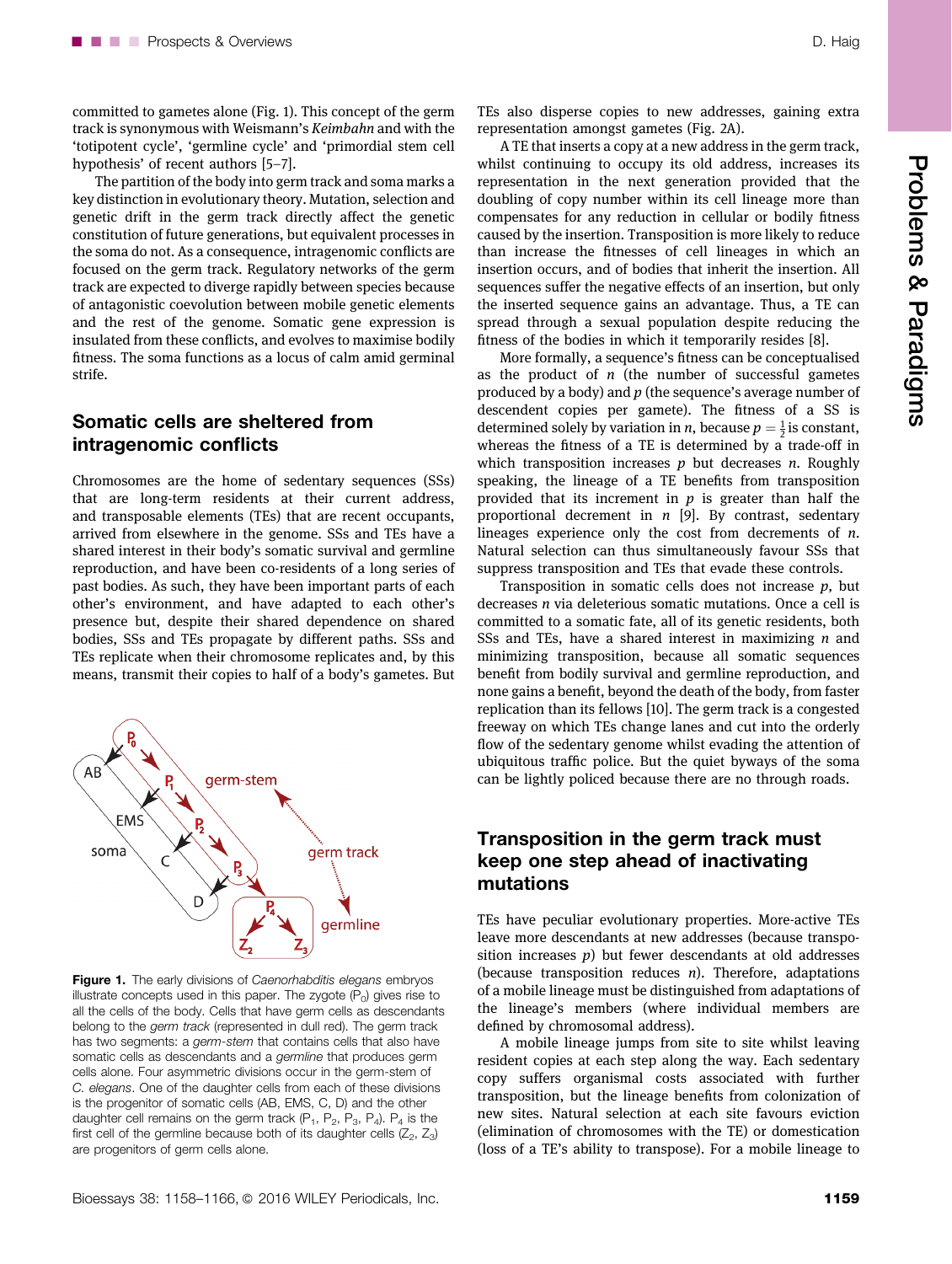

Figure 2. Two ways for a gene to obtain more than its 'fair' share. The two alleles at a parental locus are each transmitted to half of the eggs in a clutch (red and yellow dots). (A) A transposable element (blue dot) inserts a copy of itself at a new locus and is transmitted to more than half of the clutch. (B) If resources are transmitted to offspring after meiosis, then the red allele can obtain extra resources at the expense of the yellow allele. For simplicity, genes of paternal origin are not represented.

spread through the genome, its copies must transpose to new sites faster than active copies are evicted or domesticated at old sites. During such an expansion, most genomes will possess multiple active TEs that are rare variants at every site they occupy. Mutations that enhance transposition will accumulate along lineages of constantly changing address, whilst mutations that suppress transposition accumulate at every address where a TE resides long-term [11].

Every germ-track insertion creates a new heritable sequence, on a single chromosome in a single cell, subject to the same evolutionary forces as the flanking sequences within which it resides. If an insertion is to spread to most bodies of a population, then it must either provide a selective advantage to its chromosomal segment (perform a bodily function) or be the lucky beneficiary of drift (random sampling of nearly neutral variants) or draft (hitchhiking with a nearby positively selected site) [12]. Despite the odds, substantial proportions of many genomes are descended from formerly mobile TEs. Some of these sequences may perform organismal functions, but most are probably there by chance. The marginal effect on organismal fitness of each slightly deleterious (nearly neutral) insertion may be small – the smaller the marginal effect the greater the chance of fixation – but the cumulative costs of many fixed insertions may be substantial.

If a TE is found at the same chromosomal address in many individuals, then it is unlikely to be active and unlikely to have strongly deleterious effects on bodily fitness. If, in addition, its sequence is conserved over evolutionary time, then the presumption should be that it performs an organismal function. TEs that are common at a chromosomal address have almost universally lost the ability to transpose. Active

TEs in inbred model organisms, such as mice, are a possible exception, because rare active elements may have been fixed by chance during close inbreeding [13, 14].

A TE's family tree contains a few vagabonds of no fixed abode, and their bourgeois relatives who have adopted sedentary life styles whilst retaining superficial trappings of a bohemian past (Fig. 3). Transposition is maintained and perfected as an adaptation of the vagabonds, whilst their settled kin degenerate or promote the interests of the sedentary genome. Every recent insert has a claim to membership on both sides of this divide, as a recent migrant who might move again and as a new resident who might settle down. The key evolutionary distinction is between sedentary and currently mobile sequences. Once a sequence has lost the ability to transpose, it is subject to the same desiderata as the rest of the sedentary genome.

### Maternal control of early development restricts embryonic transposition

Early embryogenesis often proceeds without zygotic transcription, using stored maternal gene products [15]. Maternal control of embryonic cleavage has been interpreted as an adaptation for rapid development to minimise predation of immobile yolk-filled embryos [16–19]. In this view, oocytes transcribe RNAs and translate proteins in the safety of the ovary, and store them for later use, rather than have these time-consuming processes occur in the vulnerable embryo. Selection for speedy development probably contributed to heavy reliance on maternal stockpiles, but this hypothesis does not explain why zygotic transcription should be repressed, nor why repression should be maintained in the germline after somatic genome activation [20].

Transposition requires transcription and translation. Tight controls are therefore expected over which sequences are transcribed and which proteins translated in the germ track, but strict licensing can be relaxed in somatic cells. Transposition in early embryos is particularly costly because it is a source of both somatic and germline mutations. The absence of transcription during early embryogenesis tightly constrains transposition. For a TE to transpose before zygotic genome activation (ZGA), transposases or reverse transcriptases must be loaded into maternal oocytes or enter eggs via sperm. Stored maternal products will be marshalled against sperm-borne TEs because neither maternal SSs nor TEs benefit from transposition of paternal interlopers. In this contest, maternal SSs and TEs have the strategic advantage of control of the egg cytoplasm and the expected collaboration of paternal SSs in suppressing paternal TEs.

Development of Caenorhabditis illustrates differential timing of ZGA in soma and germ track. The germ track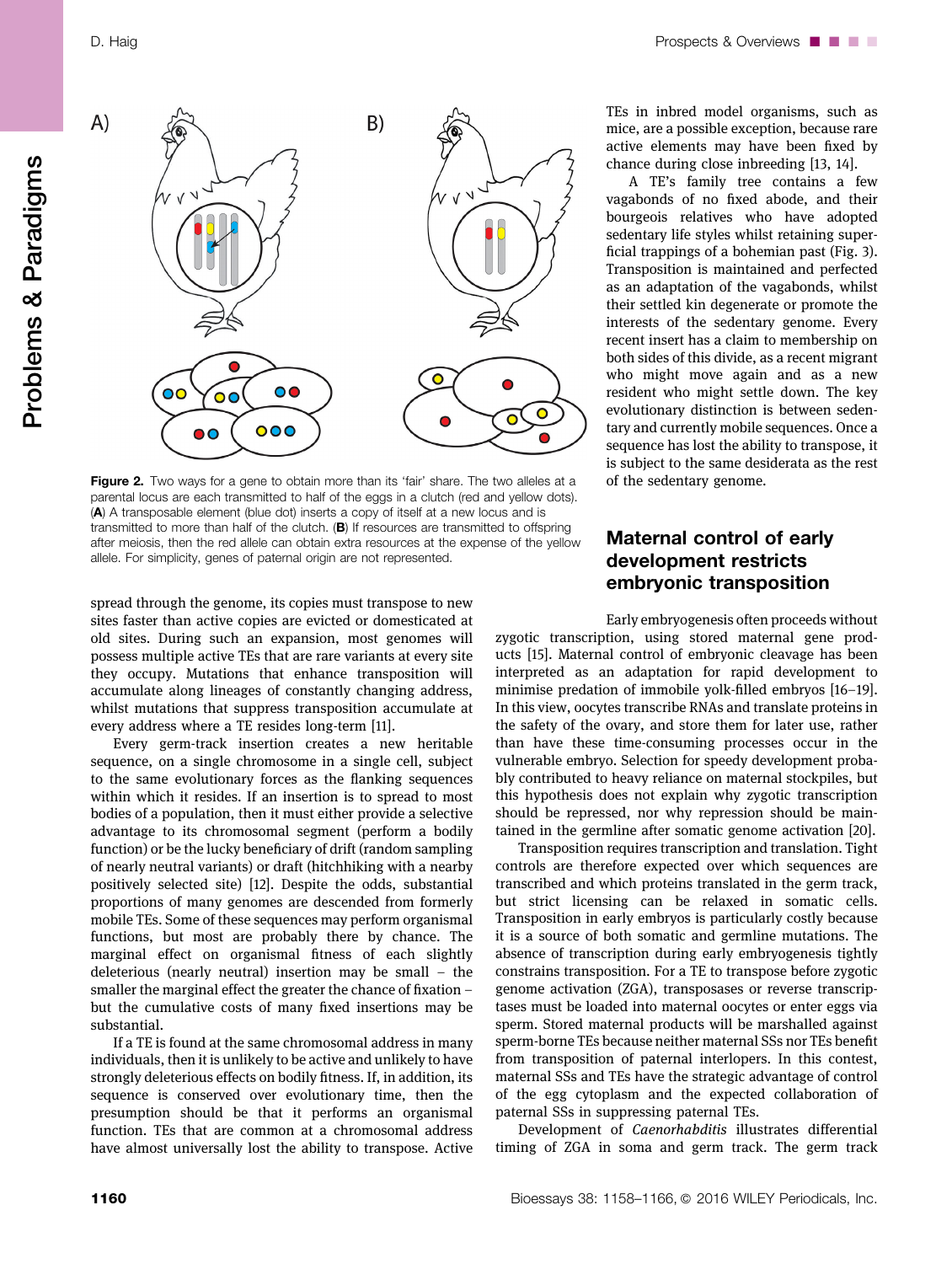

Figure 3. Family tree of transposable elements. The outer circle represents present-day descendants of an ancestral TE (indicated by arrow). Active elements (red circles) mutate to inactive elements (other colours, each representing a different chromosomal location). Active elements replicate faster than inactive elements because of their ability to transpose (changes of chromosomal location represented by thicker connecting lines) but have a survival disadvantage. Active and inactive elements are replicated when their chromosome replicates (replication at the same address represented by thinner connecting lines). The current population contains three active elements (indicated by asterisks) and many inactive elements. Transposition selects for active elements whereas natural selection at each chromosomal address favours inactive elements. A TE lineage must continually change chromosomal location to remain active.

consists of  $P_0$  (the zygote),  $P_1$  (a daughter of  $P_0$ ),  $P_2$  (a daughter of  $P_1$ ),  $P_3$  (a daughter of  $P_2$ ),  $P_4$  (a daughter of  $P_3$ ) and the descendants of  $P_4$ , whereas the soma descends from the sisters of  $P_1$ ,  $P_2$  and  $P_3$  (Fig. 1). After each of the asymmetric divisions, zygotic transcription is activated in somatic cells but remains repressed in the germ track [21]. Caenorhabditis embryos can develop to a hundred cells using maternal transcripts alone [22], despite early activation of the somatic genome. Thus, the timing of ZGA and the transfer of control from the maternal to embryonic genome are evolutionarily separable.

Early embryonic divisions of Drosophila occur rapidly within a syncytial cytoplasm. Nuclei migrate to the periphery of the egg after the eighth division, at which stage a few nuclei bud off as 'pole cells' that are the progenitors of the germline. ZGA occurs prior to cellularization of somatic nuclei at the thirteenth division [23, 24], but is delayed in pole cells [25, 26]. Xenopus embryos divide rapidly 12 times using stored maternal products before the somatic genome is activated at the 'midblastula transition' [27, 28]. Transcription is repressed in the germ-stem until the germline separates from endoderm in late gastrulas [29, 30]. ZGA in zebrafish occurs after ten embryonic divisions in both somatic and germline cells [31, 32].

Transcriptional quiescence in the germ track is usually interpreted as a mechanism for suppressing somatic gene programs [33–35]. But why should suppression of somatic programs in germ cells be different in kind from suppression of muscle programs in bone or neural programs in kidney? An alternative hypothesis should be considered: transcription and translation are tightly controlled in the germ track to control the activity of TEs, a process in which somatic differentiation is a fail-safe option when repressive mechanisms are themselves repressed. A division of labour between a transcriptionally silent germ track (micronucleus) and a transcriptionally active soma (macronucleus) has evolved independently in ciliates [36]. The mammalian germ-stem is transcriptionally active, and will be discussed in a subsequent section.

All SSs have a common interest in suppressing transposition in the germ track, but each TE benefits from its own transposition and suffers the costs of transposition by other TEs. Thus, the sedentary genome can mount a coordinated defense against 'disunited' TEs [37, 38]. Despite this strategic advantage, SSs are not expected to prevent all transposition, because the strength of selection to maintain defenses weakens as threats become less frequent. Germ-track defenses, like any other security system, are not expected to be perfect, because vigilance diminishes once threats are rare, creating vulnerabilities to be exploited by the next generation of 'hackers'. Moreover, the load of inherited mutations caused by security lapses of some SSs are shared, via sexual reproduction, with other SSs that maintain germline security. For these reasons, the germ track is predicted to be an arena of unresolved conflict between SSs and TEs.

#### Specification of germ cells is evolutionarily labile

Whenever the egg cytoplasm contains markers of the location of future PGCs, natural selection favours maternal TEs whose transposases (or reverse transcriptases and RNA genomes) segregate with the markers, and maternal SSs that target defensive countermeasures to the same locations. Oocytes of Caenorhabditis, Drosophila, Xenopus and zebrafish contain cytoplasmic granules that are inherited by PGCs. Other animals lack 'preformed' determinants, and induce PGCs by 'epigenetic' interactions amongst embryonic cells [39]. Preformation has evolved several times from epigenesis [40–42]. Evolutionary lability of the mechanisms of germ-cell differentiation has puzzled embryologists [43, 44], but it makes sense in the context of a long history of move and countermove by TEs and SSs: preformation creates targets at which TEs can aim; epigenesis risks widespread activation of TEs in early embryos for the chance that a few insertions will be inherited by PGCs.

Germ granules contain diverse RNAs and RNA-binding proteins with important roles in transcriptional silencing and control of TEs [45–47]. Germ granules or similar structures are associated with nuclear pores [45, 48] and can be considered gatekeepers of RNA exit from, and entry to, germline nuclei [49, 50]. Germline security, including the exclusion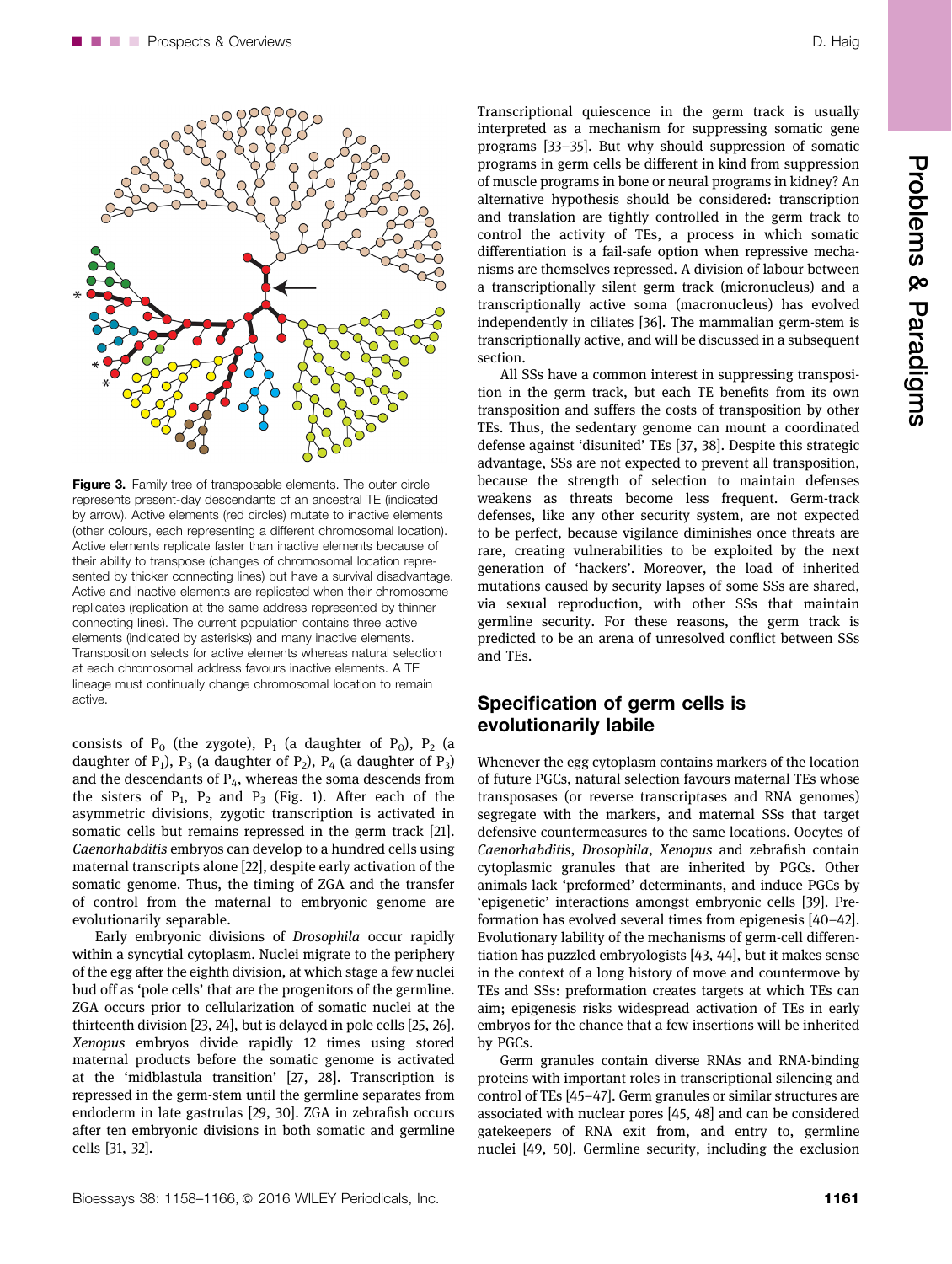of infectious retroelements from the nucleus, may be the primary function of germ granules [50]. We are now all familiar with security checkpoints at which everyone who attempts to enter a restricted area is searched, in an effort to prevent prohibited entries of disguised malefactors.

Both SSs and TEs may have evolutionary incentives to upset the status quo of germ cell specification. A TE could, for example, increase its representation amongst gametes by causing its cell to adopt a germinal, rather than somatic, fate after transposition or to divide faster than other cells of the germ track. Because TEs rarely transpose in somatic cells, natural selection may sometimes have favoured SSs that induced germ cells in new locations, creating detours of the germ track through previously somatic cells. A body that produced some or all of its PGCs at a 'hidden site', distant from established markers of germ cell fate, would thereby produce gametes with a lower load of deleterious mutations until TEs adapted to the new location. Interesting questions for future research are whether animals with different mechanisms of germ cell specification have different rates of TE insertion, whether they are vulnerable to different classes of TEs and whether preformation versus epigenesis has implications for genome size.

# Transposable elements evolve to be inactive in somatic cells

The expression of somatic TEs is subject to natural selection for its effects on organismal fitness. Because somatic transposition is usually detrimental for organismal fitness, SSs and TEs are predicted to collaborate to suppress somatic transposition. Conserved sequences of active TEs play a role in the somatic inhibition of transposition, and are thus candidate adaptations for the long-term persistence of mobile lineages. For example, mRNAs of Drosophila P elements retain an intron in somatic cells that prevents translation of the transposase but that is spliced out in nuclei of the germ track [51]; many retrotransposons are transcribed from sense and antisense promoters to produce doublestranded RNAs, which are processed into siRNAs that block somatic transposition [52]; somatic transcription of other TEs is inhibited by methylation of conserved CpG dinucleotides [53, 54]; and Tc1 transposons of Caenorhabditis are excised from somatic nuclei [55]. Diverse organisms eliminate large quantities of repetitive DNA from somatic nuclei [56–58]. SSs and TEs should both benefit from somatic elimination of TEs [10]. Indeed, transposases of active and domesticated TEs participate in the elimination of germline TEs from somatic macronuclei of ciliates [59, 60].

A well-adapted TE should possess internal regulatory elements that either activate transposition in the germ track or inhibit transposition in the soma (or both). Many mammalian TEs possess binding sites for factors – such as Nanog and Oct4 – that activate transcription in early embryos [61–65]. Many TEs also possess binding sites for p53 [66–71], a factor that is active in differentiated somatic cells and formerly proliferating cells that have exited the cell cycle [72, 73]. Consistent with expectations, binding of p53 usually inhibits TE activity [74–76]. Multiple families of TEs probably evolved negative regulation by p53 because binding by p53 was a reliable cue of somatic exit from the germ-stem.

Although most TEs are inactive in somatic cells, there are exceptions. Somatic transposition, in these cases, may serve organismal functions [77–79]. In particular, active transposition in neural tissues [80–82] has been proposed to generate adaptive neural diversity [78, 83], although other studies suggest that the frequency of neural transposition has been grossly overestimated [84, 85]. Alternative explanations of somatic transposition should also be considered. First, all adaptations are subject to sporadic malfunction due to mutation. Second, occasional transposition in somatic cells might be a maladaptive side-effect of adaptations to evade repression in the germ track. Under this scenario, somatic transposition would be most frequent in tissues where it does the least damage rather than in tissues where it confers the greatest benefit. Third, somatic transposition of TEs that are not exclusively vertically transmitted could be maintained by natural selection if TEs that are transcribed in somatic cells infect more new hosts than TEs that are expressed solely in the germ track. If somatic copies of TEs are able to infect germline cells or other bodies via viral particles or exosomes, then somatic cells form part of a TE's germ track [86]. Mariner elements, for example, are expressed in somatic cells and undergo frequent horizontal transmission between species (and presumably within species) [87].

# Postzygotic provisioning of mammalian embryos is a cause of intragenomic conflict

Mammalian embryogenesis differs in fundamental respects from that of other animals considered in this essay. First, ZGA occurs during the first few cell cycles, long before differentiation of PGCs [15, 88]. As an accompaniment of precocious ZGA, retroelements are prolifically transcribed in early embryos [89–94] and different families are active at different stages of development [95, 96]. Second, preimplantation embryos undergo genome-wide DNA demethylation [97] followed by remethylation of nuclei in the germ track, necessitating a second wave of demethylation in PGCs [98]. Neither Xenopus nor zebrafish embryos undergo extensive demethylation during early cleavage [99, 100]. Third, extraembryonic cell lineages diverge very early from the germ track: trophectoderm in 32-cell embryos or earlier and primitive endoderm in 64-cell embryos [101, 102].

The unusual features of mammalian development are undoubtedly related to the replacement of yolk-based oviparity by placental viviparity [17, 19]. Development within the safety of the uterus eliminates the selective premium on speed and the need to package massive nutrient reserves into a single cell. But postzygotic maternal provisioning also fundamentally changes the nature of the relationship between mother and embryo by creating intergenerational conflict over the level of maternal care [103, 104]. Embryos of oviparous mothers can do nothing to increase maternal investment, because eggs are fully provisioned before fertilisation.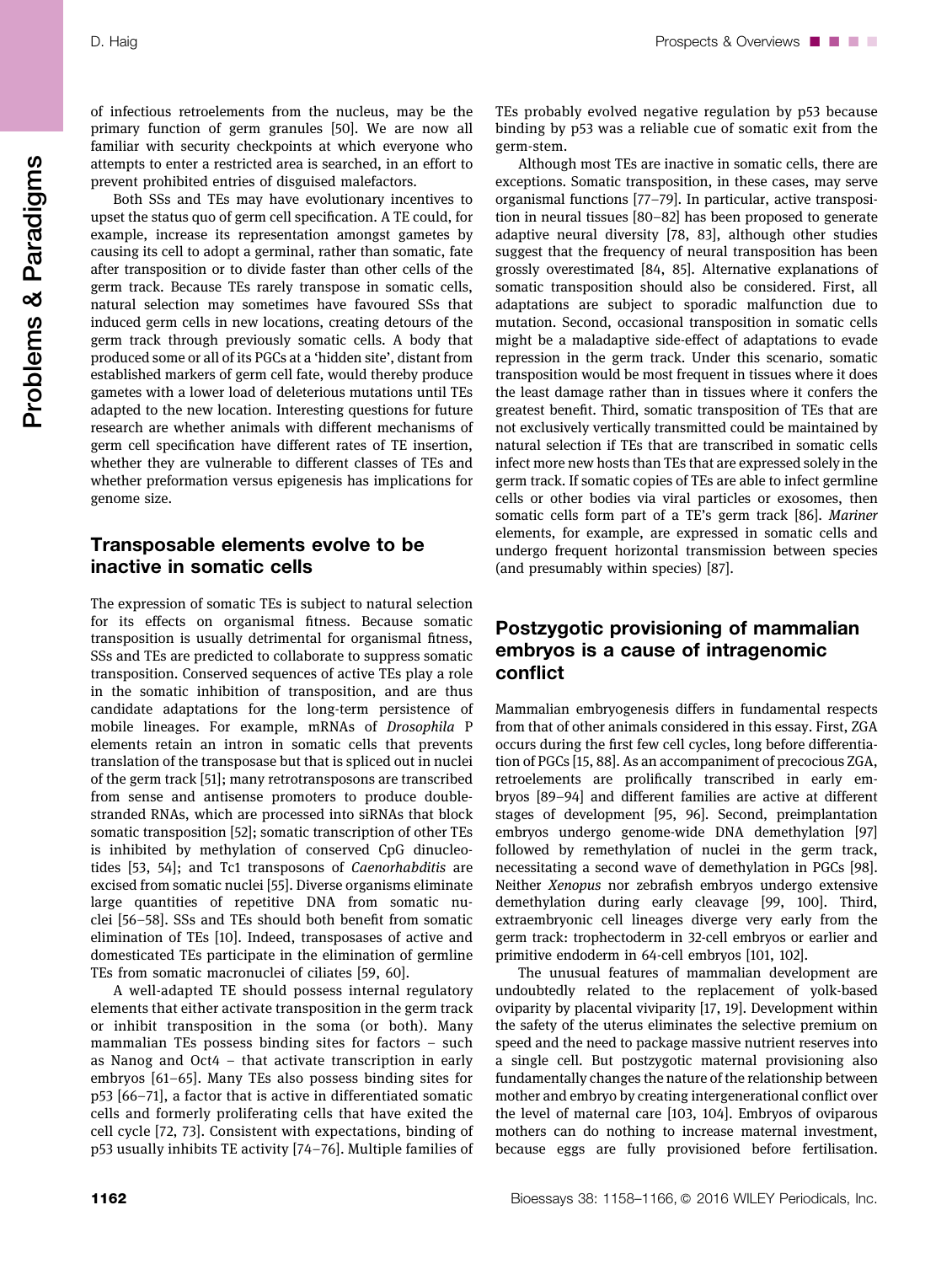Therefore, embryos do not contest maternal control of development because of the advantages of rapid cleavage and suppression of transposition. Mammalian mothers, by contrast, provision their embryos after, rather than before, fertilization. Equal transmission of the two alleles at a parental locus is ensured by the fairness of meiosis, but parental alleles compete for maternal resources after they segregate amongst offspring (Fig. 2B). Mammalian embryos do not simply accept what is given, but take for themselves [105, 106]. From this perspective, mammalian embryos wrested control of transcription from their mothers to develop feeding structures and circumvent maternal restraints.

Postzygotic provisioning not only created conflict between genes of mothers and embryos but also disrupted the alignment of interests within embryonic genomes. Paternally expressed imprinted genes (PEGs) of embryos favour greater extraction of resources from mothers than maternally expressed imprinted genes (MEGs), a context in which biparentally expressed genes (BEGs) favour intermediate extraction. Thus, early mammalian development has been shaped by adaptations of multiple genetic factions with distinct desiderata of fitness. At least four SS factions can be identified: MEGs, PEGs and BEGs of embryos, plus genes of mothers, the latter represented by maternal factors inherited with the egg cytoplasm [107–109]. Epigenetic reprogramming in preimplantation embryos may reflect an evolutionary history of struggles for control amongst the different genetic factions with a stake in early cell fates [110–112]. Imprinted genes resist the first wave of demethylation in preimplantation embryos because imprints need to be passed to somatic cells, but not the second wave in PGCs, because imprints need to be reset for the next generation [113].

Allocation of blastomeres to precursors of the future placenta is a focus of intragenomic conflict under the presupposition that larger placentas – other things being equal – are associated with greater resource transfer. PEGs are predicted to favour greater contribution to trophectoderm and primitive endoderm, and MEGs greater contribution to inner cell mass and epiblast, BEGs favouring a compromise. The segregation of trophectoderm, primitive endoderm and epiblast in mammalian blastocysts is characterised by cellular heterogeneity within embryos and stochastic variation amongst embryos [114, 115]. Strict choreography of development may have been lost because lineage specification in blastocysts resembles more the messy resolution of a 'political' dispute, in which different factions advocate different fates, than an elegant solution to an engineering problem.

Some mammalian TEs promote pluripotency of cells in which they are active [95, 116–119]. SSs may incorporate TEs into core regulatory networks because TE activity is an everpresent backdrop of pluripotent cells, but promotion of pluripotency may also be an adaptation of TEs. A TE that has transposed in an early blastomere could increase its representation amongst gametes by causing the blastomere to adopt a germinal, rather than somatic, fate. From a TE's perspective, jostling amongst blastomeres for internal positions [120] makes adaptive sense only if the cell that joins the inner cell mass rather than trophectoderm, thereby increasing the TE's average number of copies per gamete. TEs might also benefit from simply prolonging pluripotency [121].

Precocious ZGA in mammals created an opportunity for TE proliferation in the germ-stem that is absent in taxa with delayed ZGA. This security flaw was exacerbated by the breakdown of cooperation between maternal and embryonic genomes, and between egg-derived and sperm-derived genomes of embryos, occasioned by placental development. New security measures evolved to silence TEs [122, 123], but a fully coordinated defense was precluded by disunity amongst the germ track's defenders. Postzygotic maternal provisioning of embryos created dissent amongst somatic SSs. Conflicts between genes of maternal and paternal origin over cellular proliferation of trophoblast and other tissues may have contributed to unique mammalian vulnerabilities to cancer [124].

#### Transposable elements rewire some, but not all, regulatory networks

Transposition disperses regulatory elements to sites throughout the genome, but these will not be a random sample of enhancers and binding sites. Successful mobile lineages transpose in the germ track but not in the soma. TEs are therefore expected to be a rich source of regulatory elements for activating transcription in the germ track [125, 126]. For example, a substantial proportion of all binding sites for Oct4 and Nanog in the mouse and human genomes are derived from TEs although only 5% of these sites are conserved [65].

Each insertion of a regulatory sequence is subject to genetic drift and draft, and to natural selection for its effects on organismal fitness. By these processes, TE-derived sequences can be incorporated into gene regulatory networks of the germ track [62, 126]. These networks are expected to diverge rapidly between species. No data exist on how often a new node in a network is beneficial for organismal fitness and how often it is merely tolerated as nearly neutral. Are mice and humans better beasts because their germ tracks have been 'rewired'?

Extensive regulatory rewiring by retroelements has been reported in the placenta [127, 128] and endometrium [129, 130], but not in the neocortex [131]. For what adaptive reason would retroelements possess regulatory elements that drive transcription in some somatic tissues but not others? The placenta was an evolutionarily novel interface for viral transmission [132], with embryonic trophoblast on one side and maternal endometrium on the other. Retroviruses may have evolved expression in these tissues as way-stations for transmission of exogenous retroviruses from mothers to offspring or endogenous retroviruses from offspring to mothers [11, 133]. In this interpretation, regulatory networks of trophoblast and endometrium have been rewired because these tissues were sites of infectious transmission [134]. Future studies should address whether rewiring of regulatory networks by retroviruses, and by TEs more generally, shows predictable variation amongst tissues and whether these patterns provide clues about routes of retroviral transmission.

Problems

&

Paradigms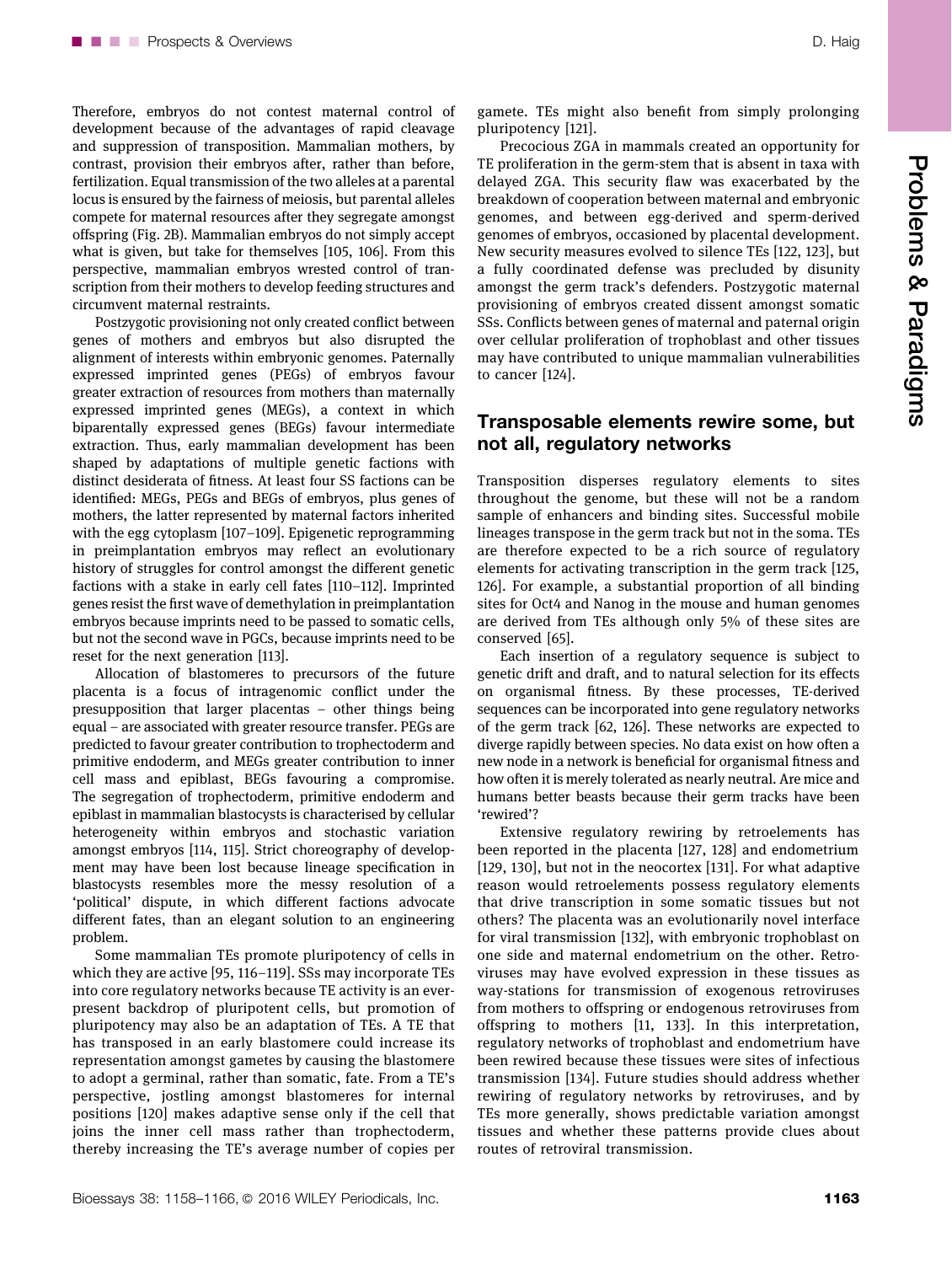## Conclusion

Bodies are the constructed niches of communities of genes [135]. SSs form the cohesive core of these communities because they possess no private good apart from the communal good. Relations between SSs and TEs in the germ track are fraught by a tension between transposition (a 'private' good of individual TEs) and bodily fitness (a 'public' good of all sequences). Transposition in somatic cells, by contrast, serves no-gene's interests, and will usually be suppressed by cooperation between TEs and SSs. As a consequence, regulatory mechanisms in the germ track are dominated by security 'concerns' of how to prevent unlicensed transcription and translation, but less restrictive modes of control can evolve in somatic cells. Antagonistic coevolution of defenses of SSs and evasive responses of TEs may have contributed to evolutionary instability of regulatory networks in the germ track and to the lack of evolutionary conservation of mechanisms of germline specification.

The ancient and protracted struggle between sedentary and mobile residents of the genome for relative advantage in transmission to gametes is central to an understanding of germ–soma differentiation. Because SSs and TEs cooperate in somatic cells, the performance of most bodily functions by a sequestered soma mitigates costs of intragenomic conflicts and facilitates gains from cooperation. Moreover, the migration of PGCs to the somatic gonad greatly diminishes the risk of nepotistic collusion between cells that share recent TE insertions because it eliminates genetic correlations between germ cells and their somatic supporting cells. This pax somatica exists only in cells without germline descendants, and it is most effective when somatic cells diverge early from the germ track. The evolution of postzygotic provisioning of embryos in mammals disrupted the symmetry of selective forces acting on SSs of maternal and paternal origin and thereby destabilised cooperation amongst SSs for the collective good.

#### Acknowledgements

The manuscript benefited from the comments of Holly Elmore, Marc Kirschner, Andrew Murray and the anonymous reviewers.

The author has declared no conflict of interest.

#### **References**

- 1. Weismann A. 1892. Das Keimplasma. Eine Theorie der Vererbung. Jena: Gustav Fischer. Translated by Parker WN, Rönnfeldt N. 1902. The germ-plasm. A theory of heredity. New York: Charles Scribner.
- 2. Nieuwkoop PD. 1949. The present state of the problem of the "Keimbahn" in the vertebrates. Experientia 5: 308–12.
- 3. Rink JC. 2016. Stem cell systems and regeneration in planaria. Dev Genes Evol 223: 67–84.
- 4. Crichton JH, Dunican DS, MacLennan M, Meehan RR, et al. 2014. Defending the genome from the enemy within: mechanisms of retrotransposon suppression in the mouse germline. Cell Mol Life Sci 71: 1581–605.
- 5. Yeom YI, Fuhrmann G, Ovitt CE, Brehm A, et al. 1996. Germline regulatory element of Oct-4 specific for the totipotent cycle of embryonal cells. Development 120: 881–94.
- 6. Leitch HG, Smith A. 2013. The mammalian germline as a pluripotency cycle. Development 140: 2495–501.
- 7. Solana J. 2013. Closing the circle of germline and stem cells: the Primordial Stem Cell hypothesis. EvoDevo 4: 2.
- 8. Hickey DA. 1982. Selfish DNA: a sexually transmitted nuclear parasite. Genetics 101: 519–31.
- 9. Burt A, Trivers R. 2006. Genes in conflict. Cambridge, Massachusetts: Harvard University Press.
- 10. Charlesworth B, Langley CH. 1986. The evolution of self-regulated transposition of transposable elements. Genetics 112: 359–83.
- 11. Haig D. 2012. Retroviruses and the placenta. Curr Biol 22: R609-13. 12. Haig D. 2013. Genomic vagabonds: endogenous retroviruses and
- placental evolution. BioEssays 35: 845–6.
- 13. Maksakova IA, Romanish MT, Gagnier L, Dunn CA, et al. 2006. Retroviral elements and their hosts: insertional mutagenesis in the mouse germ line. PLoS Genet 2: e2.
- 14. Nellåker C, Keane TM, Yalcin B, Wong K, et al. 2012. The genomic landscape shaped by selection on transposable elements across 18 mouse strains. Genome Biol 13: R45.
- 15. Lee MT, Bonneau AR, Giraldez AJ. 2014. Zygotic genome activation during the maternal-to-zygotic transition. Annu Rev Cell Dev Biol 30: 581–613.
- 16. Woodland H. 1982. The translational control phase of early development. Biosci Rep 2: 471-91.
- 17. Evsikov SV, Morozova LM, Solomko AP. 1994. Role of ooplasmic segregation in mammalian development. Roux Arch Dev Biol 203: 199–204.
- 18. Strathmann RR, Staver JM, Hoffman JR. 2002. Risk and the evolution of cell-cycle durations of embryos. Evolution 56: 708–20.
- 19. O'Farrell PH. 2015. Growing an embryo from a single cell: a hurdle in animal life. Cold Spring Harb Perspect Biol 7: a019042.
- 20. Robert VJ, Garvis S, Palladino F, 2015. Repression of somatic cell fate in the germline. Cell Mol Life Sci 72: 3599–620.
- 21. Robertson S, Lin R. 2015. The maternal-to-zygotic transition in C. elegans. Curr Top Dev Biol 113: 1-42.
- 22. Edgar LG, Wolf N, Wood WB. 1994. Early transcription in Caenorhabditis elegans embryos. Development 120: 443–51.
- 23. Williamson A, Lehmann R. 1996. Germ cell development in Drosophila. Annu Rev Cell Dev Biol 12: 365–91.
- 24. Blythe SA, Wieschaus EF. 2015. Coordinating cell cycle remodeling with transcriptional activation at the Drosophila MBT. Curr Top Dev Biol 113: 113–48.
- 25. van Doren M, Williamson AL, Lehmann R. 1998. Regulation of zygotic gene expression in Drosophila primordial germ cells. Curr Biol 8: 243–6.
- 26. Siddiqui NU, Li X, Luo H, Karaiskakis A, et al. 2012. Genome-wide analysis of the maternal-to-zygotic transition in Drosophila primordial germ cells. Genome Biol 13: R11.
- 27. Newport J, Kirschner M. 1981. A major developmental transition in early Xenopus embryos: I. Characterization and timing of cellular changes at the midblastula stage. Cell 30: 675-86.
- 28. Sheets MD. 2015. Building the future: post-transcriptional regulation of cell fate decisions prior to the Xenopus midblastula transition. Curr Top Dev Biol 113: 233–70.
- 29. Venkatarama T, Lai F, Luo X, Zhou Y, et al. 2010. Repression of zygotic gene expression in Xenopus germline. Development 137: 651–60.
- 30. Yang J, Aguero T, King ML. 2015. The Xenopus maternal-to-zygotic transition from the perspective of the germ line. Curr Top Dev Biol 113: 271–303.
- 31. Kane DA, Kimmel CB. 1993. The zebrafish midblastula transition. Development 119: 447–56.
- 32. Knaut H, Pelegri F, Bohmann K, Schwarz H, et al. 2000. Zebrafish vasa RNA but not its protein is a component of the germ plasm and segregates asymmetrically before germline specification. J Cell Biol 149: 875–88.
- 33. Matova N, Cooley L. 2001. Comparative aspects of animal oogenesis. Dev Biol 231: 291–320.
- 34. Strome S, Lehmann R. 2007. Germ versus soma decisions: lessons from flies and worms. Science 316: 392-3.
- 35. Nakamura A, Seydoux G. 2008. Less is more: specification of the germline by transcriptional repression. Development 135: 3817–27.
- 36. Prescott DM. 1994. The DNA of ciliated protozoa. Microbiol Rev 58: 233–67.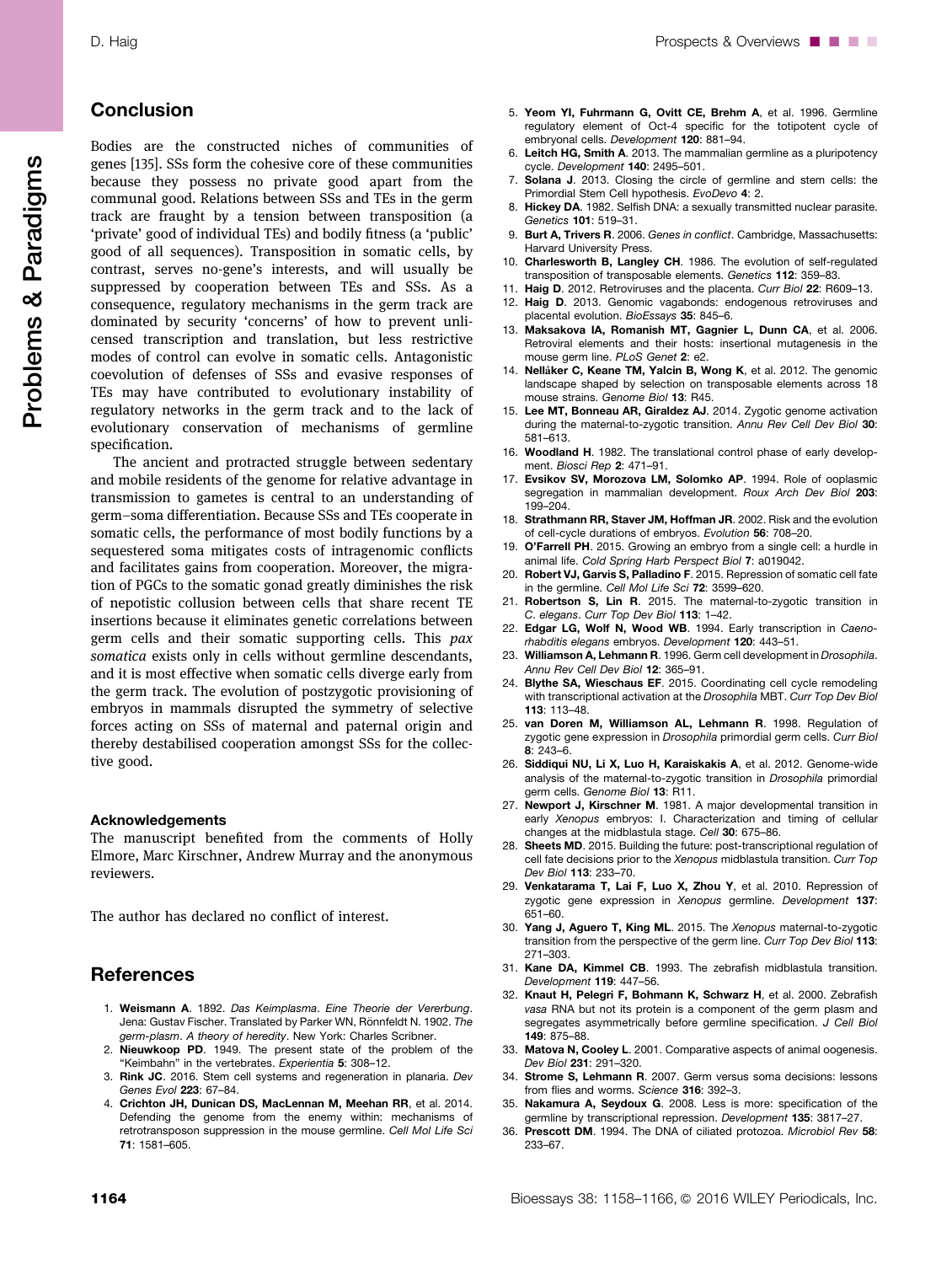- 37. Dumesic PA, Madhani HD. 2014. Recognizing the enemy within: licensing RNA-quided genome defense. Trends Biochem Sci 39: 25–34.
- 38. Wolf G, Greenberg D, Macfarlan TS. 2015. Spotting the enemy within: targeted silencing of foreign DNA in mammalian genomes by the Krüppel-associated box zinc finger protein family. Mobile DNA 6: 17.
- 39. Extavour CGM. 2009. Evolution of the bilaterian germ line: lineage origin and modulation of specification mechanisms. Integ Comp Biol 47: 770–85.
- 40. Extavour CG, Akam M. 2003. Mechanisms of germ cell specification across the metazoans: epigenesis and preformation. Development 130: 5869–84.
- 41. Johnson AD, Richardson E, Bachvarova RF, Crother BI. 2011. Evolution of the germ line-soma relationship in vertebrate embryos. Reproduction 141: 291–300.
- 42. Kumano G. 2015. Evolution of germline segregation processes in animal development. Dev Growth Differ 57: 324–32.
- 43. Lai F, Zhou Y, Luo X, Fox J, et al. 2011. Xenopus Xpat protein is a major component of germ plasm and may function in its organisation and positioning. Dev Biol 287: 289–300.
- 44. Chatfield J, O'Reilly MA, Bachvarova RF, Ferjentsik Z, et al. 2014. Stochastic specification of primordial germ cells from mesoderm precursors in axolotl embryos. Development 141: 2429–40.
- 45. Voronina E, Seydoux G, Sassone-Corsi P, Nagamori I. 2011. RNA granules in germ cells. Cold Spring Harb Perspect Biol 3: a002744.
- 46. Siomi MC, Sato K, Pezic D, Aravin AA. 2011. PIWI-interacting small RNAs: the vanguard of genome defence. Nat Rev Mol Cell Biol 12: 246–58.
- 47. Strome S, Updike D. 2015. Specifying and protecting germ cell fate. Nat Rev Mol Cell Biol 16: 406–16.
- 48. Pitt JN, Schisa JA, Priess JR. 2000. P granules in the germ cells of Caenorhabditis elegans adults are associated with clusters of nuclear pores and contain RNA. Dev Biol 219: 315–33.
- 49. Sheth U, Pitt J, Dennis S, Priess JR. 2010. Perinuclear P granules are the principal sites of mRNA export in adult C. elegans germ cells. Development 137: 1305–14.
- 50. Dennis S, Sheth U, Feldman JL, English KA, et al. 2012. C. elegans germ cells show temperature and age-dependent expression of Cer1, a Gypsy/Ty3-related retrotransposon. PLoS Pathog 8: e1002591.
- 51. Chain AC, Zollman S, Tseng JC, Laski FA. 1991. Identification of a cisacting sequence required for germ line-specific splicing of the P element ORF2-ORF3 intron. Mol Cell Biol 11: 1538–46.
- 52. Russo J, Harrington AW, Steiniger M. 2016. Antisense transcription of retrotransposons in Drosophila: an origin of endogenous small interfering RNA precursors. Genetics 202: 107–21.
- 53. Hata K, Sakaki Y. 1997. Identification of critical CpG sites for repression of L1 transcription by DNA methylation. Gene 189: 227–34.
- 54. Glass JL, Fazzari MJ, Ferguson-Smith AC, Greally JM. 2009. CG dinucleotide periodicities recognized by the Dnmt3a-Dnmt3L complex are distinctive at retroelements and imprinted domains. Mammal Genome 20: 633–43.
- 55. Emmons SW, Yesner L. 1984. High-frequency excision of transposable element Tc1 in the nematode Caenorhabditis elegans is limited to somatic cells. Cell 36: 599–605.
- 56. Boveri T. 1887. Über Differenzierung der Zellkerne während der Furchung des Eies von Ascaris megalocephala. Anatomischer Anzeiger 2: 688–93.
- 57. Smith JJ, Stuart AB, Sauka-Spengler T, Clifton SW, et al. 2010. Development and analysis of a germline BAC resource for the sea lamprey, a vertebrate that undergoes substantial chromatin diminution. Chromosoma 119: 381–9.
- 58. Sun C, Wyngaard G, Walton DB, Wichman HA, et al. 2014. Billions of basepairs of recently expanded, repetitive sequences are eliminated from the somatic genome during copepod development. BMC Genomics 15: 186.
- 59. Nowacki M, Higgins BP, Maquilan GM, Swart EC, et al. 2009. A functional role for transposases in a large eukaryotic genome. Science 324: 935–8.
- 60. Arnaiz O, Mathy N, Baudry C, Malinsky S, et al. 2012. The Paramecium germline genome provides a niche for intragenic parasitic DNA: evolutionary dynamics of internal eliminated sequences. PLoS Genet 8: e1002984.
- 61. Bourque G, Leong B, Vega VB, Chen X, et al. 2008. Evolution of the mammalian transcription factor binding repertoire via transposable elements. Genome Res 18: 1752–62.
- 62. Santoni F, Guerra J, Luban J. 2012. HERV-H RNA is abundant in human embryonic stem cells and a precise marker for pluripotency. Retrovirology 9: 111.
- 63. Boyer LA, Lee TI, Cole MF, Johnstone SE, et al. 2005. Core transcriptional regulatory circuitry in human embryonic stem cells. Cell 122: 947–56.
- 64. Loh YH, Wu Q, Chew JL, Vega VB, et al. 2006. The Oct4 and Nanog transcription network regulates pluripotency in mouse embryonic stem cells. Nat Genet 24: 431–40.
- 65. Kunarso G, Chia NY, Jeyakani J, Hwang C, et al. 2010. Transposable elements have rewired the core regulatory network of human embryonic stem cells. Nat Genet 42: 631-4.
- 66. Harris CR, Dewan A, Zupnick A, Normart R, et al. 2009. P53 responsive elements in human retrotransposons. Oncogene 28: 3857–65.
- 67. Wang T, Zeng J, Lowe CB, Sellers RG, et al. 2007. Species-specific endogenous retroviruses shape the transcriptional network of the human tumor suppressor protein p53. Proc Natl Acad Sci USA 104: 18613–18.
- 68. Cui F, Sirotin MV, Zhurkin VB. 2010. Impact of Alu repeats on the evolution of p53 binding sites. Biol Direct 6: 2.
- 69. Micali L, Loviglio MN, Manzoni M, Fusco C, et al. 2016. A fish-specific transposable element shapes the repertoire of p53 target genes in zebrafish. PLoS ONE 7: e46642.
- 70. Chesnokov I, Chu WM, Botchan MR, Schmid CW. 1996. P53 inhibits RNA polymerase III-directed transcription in a promoter-dependent manner. Mol Cell Biol 16: 7084-8.
- 71. Hagan CR, Rudin CM. 2007. DNA cleavage and Trp53 differentially affect SINE transcription. Genes Chrom Cancer 46: 248–60.
- 72. Aloni-Grinstein R, Shetzer Y, Kaufman T, Rotter V. 2014. P53: the barrier to cancer stem cell formation. FEBS Lett 588: 2580–9.
- 73. Levine AJ, Ting DT, Greenbaum BD. 2016. P53 and the defenses against genome instability caused by transposons and repetitive elements. Bioessays 38: 508–13.
- 74. Chang NT, Yang WK, Huang HC, Yeh KW, et al. 2007. The transcriptional activity of HERV-I LTR is negatively regulated by its cis-elements and wild type p53 tumor suppressor protein. J Biomed Sci 14: 211–22.
- 75. Leonova KI, Brosky L, Lipchick B, Pal M, et al. 2012. P53 cooperates with DNA methylation and a suicidal interferon response to maintain epigenetic silencing of repeats and noncoding RNAs. Proc Natl Acad Sci USA 110: E89.
- 76. Wylie A, Jones AE, D'Brot A, WJ Lu, et al. 2016. P53 genes function to restrain mobile elements. Genes Dev 30: 64–77.
- 77. Kazazian HH. 2011. Mobile DNA transposition in somatic cells. BMC Biol 9: 62.
- 78. Erwin JA, Marchetto MC, Gage FH. 2014. Mobile DNA elements in the generation of diversity and complexity in the brain. Nat Rev Neurosci 15: 497–505.
- 79. Ecco G, Cassano M, Kauzlaric A, Duc J, et al. 2016. Transposable elements and their KRAB-ZFP controllers regulate gene expression in adult tissues. Dev Cell 36: 611–23.
- 80. Coufal NG, Garcia-Perez JL, Peng GE, Y Mu, et al. 2009. L1 retrotransposition in human neural progenitor cells. Nature 460: 1127–31.
- 81. Baillie JK, Barnett MW, Upton KR, Gerhardt DJ, et al. 2011. Somatic retrotransposition alters the genetic landscape of the human brain. Nature 479: 534–7.
- 82. Upton KR, Gerhardt DJ, Jesuadian JS, Richardson SR, et al. 2015. Ubiquitous L1 mosaicism in hippocampal neurons. Cell 161: 228–39.
- 83. Richardson SR, Morell S, Faulkner GJ. 2014. L1 retrotransposons and somatic mosaicism in the brain. Annu Rev Genet 48: 1-27.
- 84. Evrony GD, Cai X, Lee E, Hills EB, et al. 2012. Single-neuron sequencing analysis of L1 retrotransposition and somatic mutation in the human brain. Cell 151: 483–96.
- 85. Evrony GD, Lee E, Park PJ, Walsh CA. 2016. Resolving rates of mutation in the brain using single-neuron genomics. Elife 5: e12966.
- 86. Henriet S, Sumic S, Doufoundou-Guilengui C, Jensen MF, et al. 2015. Embryonic expression of endogenous retroviral RNAs in somatic tissues adjacent to the Oikopleura germline. Nucleic Acids Res 43: 3701–11.
- 87. Hartl DL, Lozovskaya ER, Nurminsky DL, Lohe AR. 1997. What restricts the activity of mariner-like transposable elements? Trends Genet 13: 197–201.
- 88. Svoboda P, Franke V, Schultz RM. 2015. Sculpting the transcriptome during the oocyte-to-embryo transition in mouse. Curr Top Dev Biol 113: 305–49.

Problems

&

Paradigms